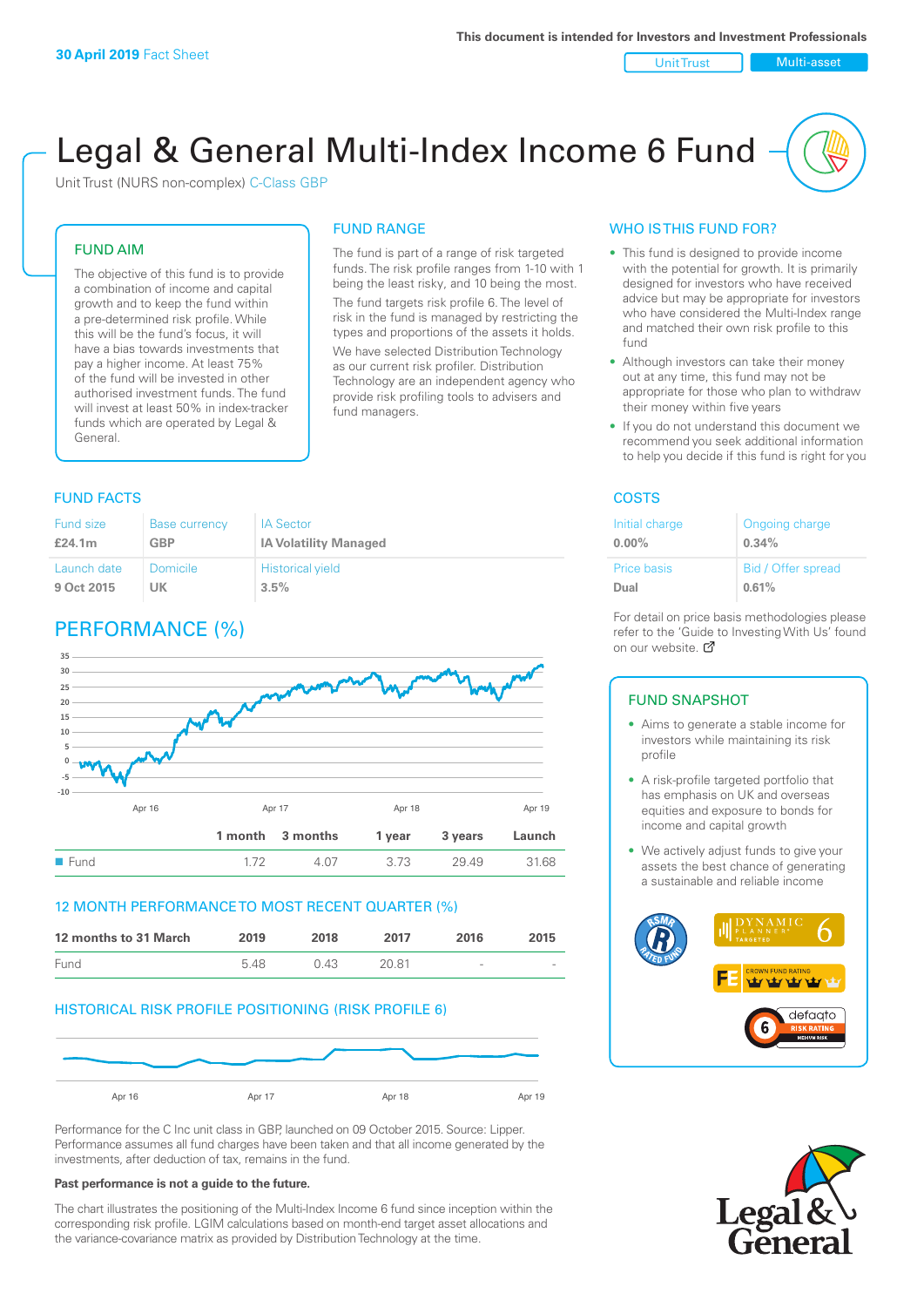### Legal & General Multi-Index Income 6 Fund

Unit Trust (NURS non-complex) C-Class GBP

### PORTFOLIO BREAKDOWN

All data source LGIM unless otherwise stated. Totals may not sum due to rounding.





#### FUND MANAGERS

The fund managers have responsibility for managing the multi-index fund range. They are part of the Multi-Asset Funds (MAF) team in LGIM. This team focuses on designing and managing multi-asset funds that are tailored to match the specific objectives of various client types. The team sits within a wider Asset Allocation team which combines both depth of experience with a broad range of expertise from different fields, including fund management, investment consulting and risk management roles.

### TOP 10 HOLDINGS (%)

| iShares UK Dividend UCITS ETF                                    | 10.4 |
|------------------------------------------------------------------|------|
| <b>L&amp;G UK Index Trust</b>                                    | 10.3 |
| L&G Emerging Markets Government Bond (US\$) Index Fund           | 8.0  |
| L&G US Index Trust                                               | 6.8  |
| L&G Emerging Markets Government Bond (Local Currency) Index Fund | 6.7  |
| L&G High Income Trust                                            | 6.0  |
| <b>L&amp;G Pacific Index Trust</b>                               | 4.8  |
| L&G Global Emerging Markets Index Fund                           | 4.8  |
| L&G European Index Trust                                         | 4.7  |
| iShares Euro Dividend UCITS ETF                                  | 44   |